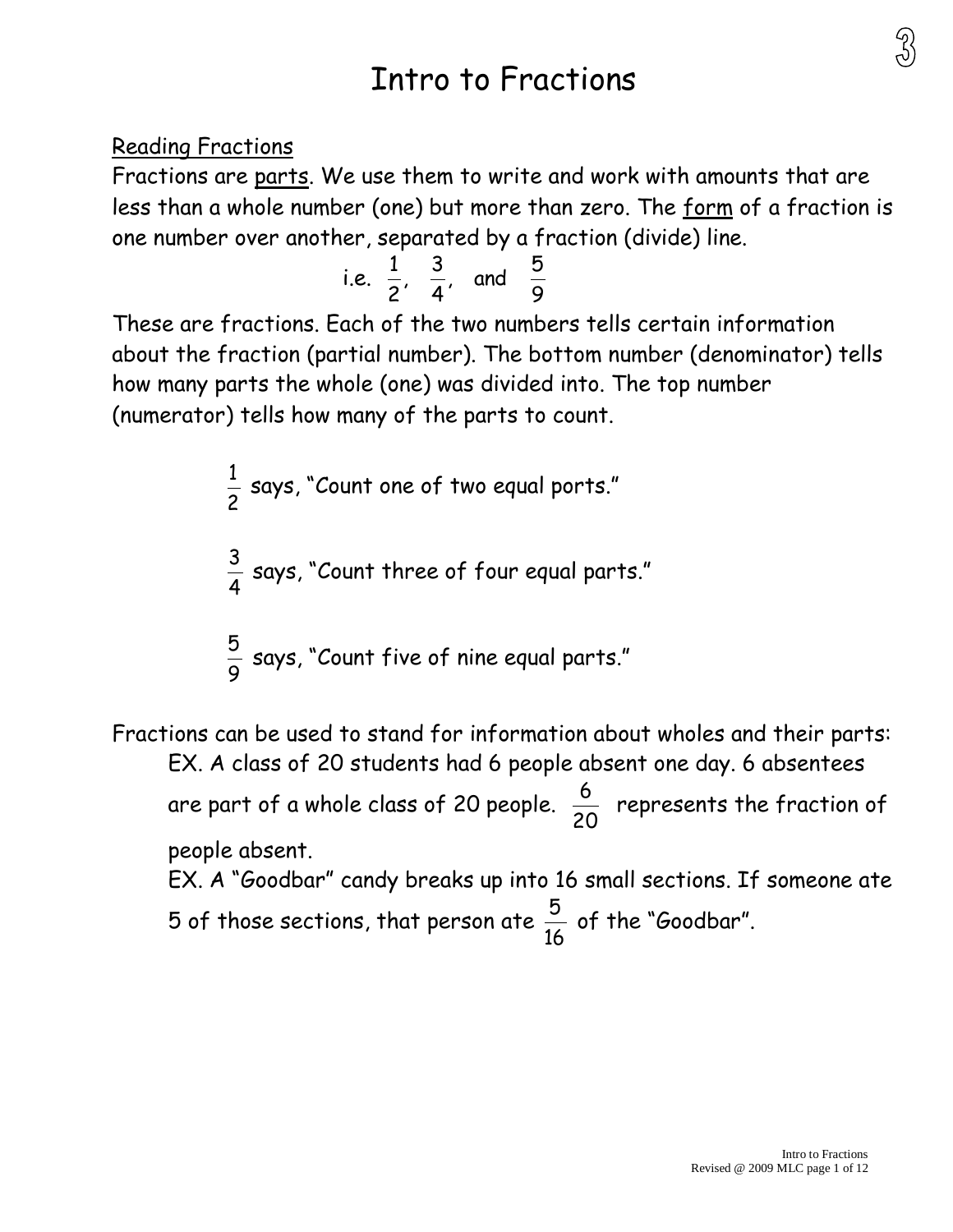### Exercise 1 Write fractions that tell the following information:

- 1. Count two of five equal parts
- 2. Count one of four equal parts
- 3. Count eleven of twelve equal parts
- 4. Count three of five equal parts
- 5. Count twenty of fifty equal parts
- 6. It's 25 miles to Gramma's. We have already driven 11 miles. What fraction of the way have we driven?
- 7. A pizza was cut into twelve slices. Seven were eaten. What fraction of the pizza was eaten?
- 8. There are 24 students in a class. 8 have passed the fractions test. What fraction of the students have passed fractions?

## The Fraction Form of One

Because fractions show how many parts the whole has been divided into and how many of the parts to count, the form also hints at the number of parts needed to make up the whole thing. If the bottom number (denominator) is five, we need 5 parts to make a whole:  $\frac{3}{2}$  = 1 5 5 . If the denominator is 18, we need 18 parts to make a whole of 18 parts:  $\frac{16}{10}$  = 1 18 18 . Any fraction whose top and bottom numbers are the same is equal to 1.

Example: 
$$
\frac{2}{2}
$$
 = 1,  $\frac{4}{4}$  = 1,  $\frac{100}{100}$  = 1,  $\frac{11}{11}$  = 1,  $\frac{6}{6}$  = 1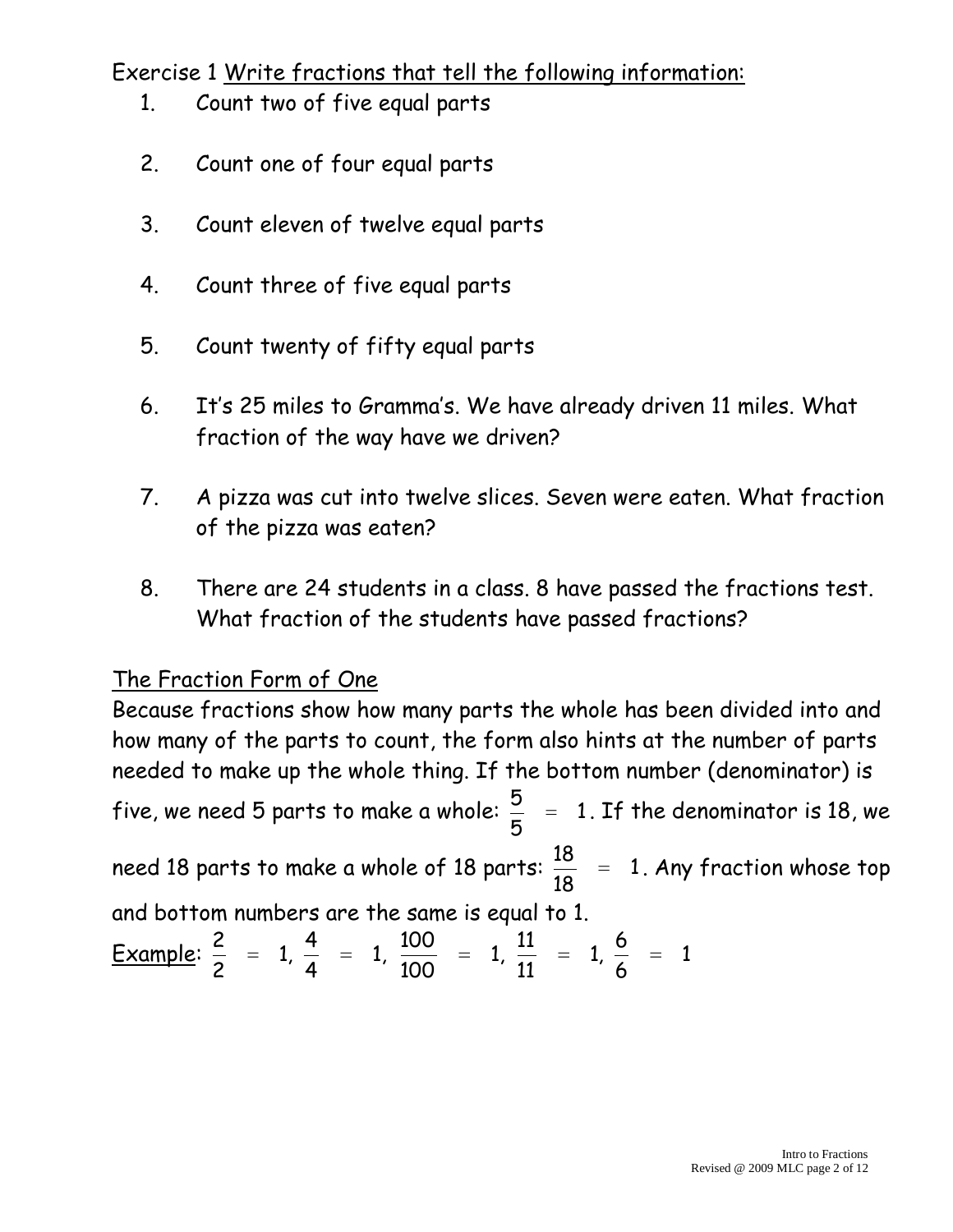## Complementary Fractions

Fractions tell us how many parts are in a whole and how many parts to count. The form also tells us how many parts have not been counted (the complement). The complement completes the whole and gives opposite information that can be very useful.

4  $\frac{3}{4}$  says, "Count 3 of 4 equal parts." That means 1 of the 4 was <u>not</u> counted and is somehow different from the original 3.

4  $\frac{3}{4}$  implies another 4  $\frac{1}{4}$  (its complement). Together, 4 4 make 4 1 and 4 3 , the whole thing.

8  $\frac{5}{3}$  says, "Count 5 of 8 equal parts." That means 3 of the 8 parts have <u>not</u> been counted, which implies another 8  $\frac{3}{2}$ , the complement. Together, 8 5 and 8 3 make 8  $\frac{8}{9}$  , which is equal to one.

#### Complementary Situations

It's 8 miles to town, We have driven 5 miles. That's 8  $\frac{5}{6}$  of the way, but we still have 3 miles to go to get there or 8  $\frac{3}{2}$  of the way. 8 5 + 8 3 = 8  $\frac{8}{9}$  = 1 (1 is <u>all</u> the way to town). A pizza was cut into 12 pieces. 7 were eaten 12 7 . That means there are 5 slices left or 12 5 of the pizza. 12 7 + 12 5  $=$ 12 12 = 1 (the whole pizza). Mary had 10 dollars. She spent 5 dollars on gas, 1 dollar on parking, and 3 dollars on lunch. In fraction form, how much money does she have left? Gas = 10 5 , parking = 10 1 , lunch = 10 3 10 5 + 10 1 + 10 3 = 10 9 ; 10 1 is the complement (the leftover money) Altogether it totals 10 10 or all of the money.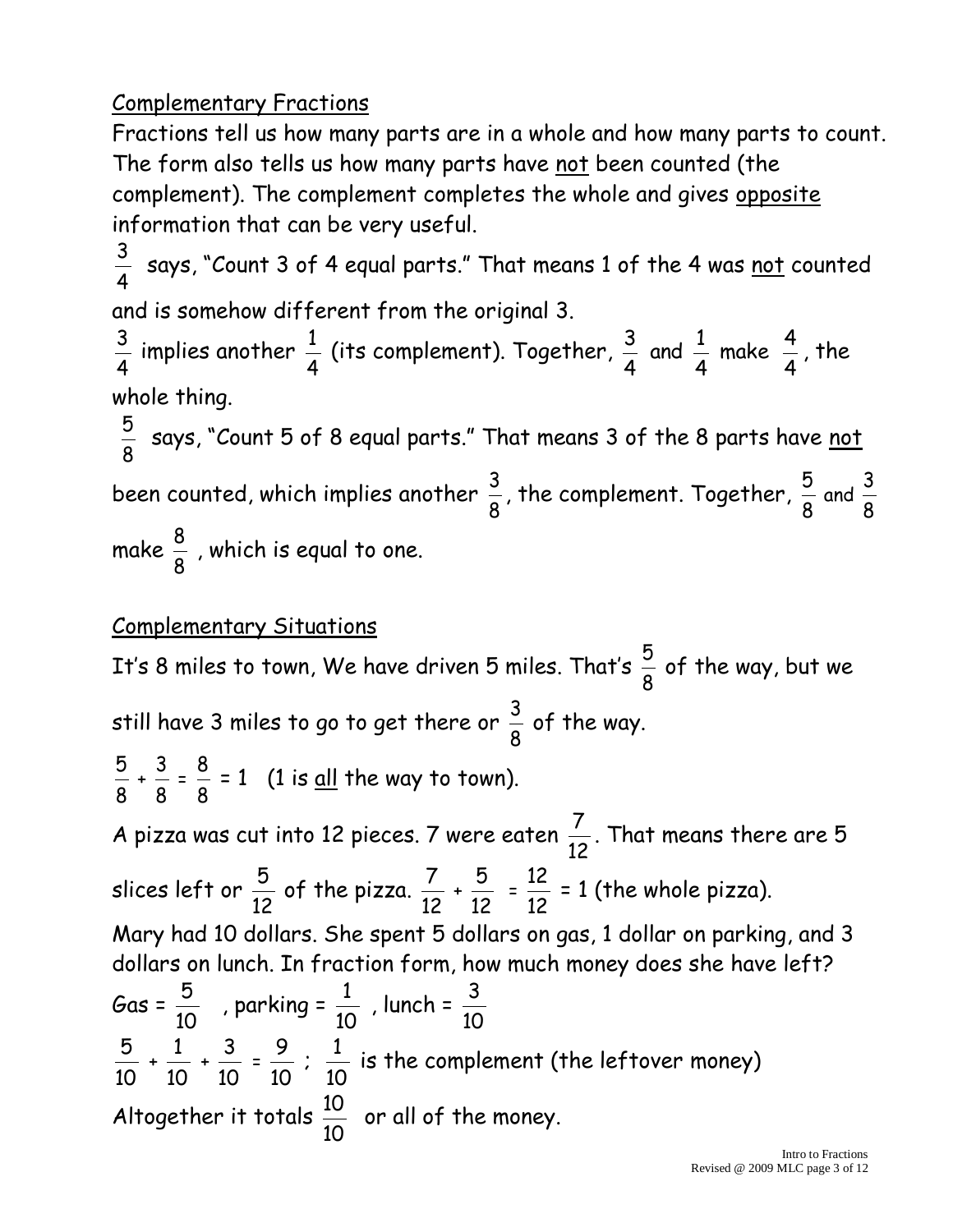Exercise 2

Write the complements to answer the following questions:

- 1. A cake had 16 slices. 5 were eaten. What fraction of the cake was left?
- 2. There are 20 people in our class. 11 are women. What part of the class are men?
- 3. It is 25 miles to grandma's house. We have driven 11 miles already. What fraction of the way do we have left to go?
- 4. There are 36 cookies in the jar. 10 are Oreos. What fraction of the cookies are not Oreos?

## Reducing Fractions

If I had 20 dollars and spent 10 dollars on a CD, it's easy to see I've spent half of my money. It must be that 2 1 20 10 . Whenever the number of the part (top) and the number of the whole (bottom) have the same relationship between them that a pair of smaller numbers have, you should always give the smaller pair answer. 2 is half of 4. 5 is half of 10. 2  $\frac{1}{2}$  is the reduced form of 10 5 and 4  $\frac{2}{4}$  and 20 10 and many other fractions.

A fraction should be reduced any time both the top and bottom number can be divided by the same smaller number. This way you can be sure the fraction is as simple as it can be.

$$
\frac{5}{10}
$$
 both 5 and 10 can be divided by 5  
\n
$$
\frac{5}{10} = \frac{5 \div 5}{10 \div 5} = \frac{1}{2}
$$
\n
$$
\frac{1}{2}
$$
 describes the same number relationship that  $\frac{5}{10}$  did, but with smaller numbers.  $\frac{1}{2}$  is the reduced form of  $\frac{5}{10}$ .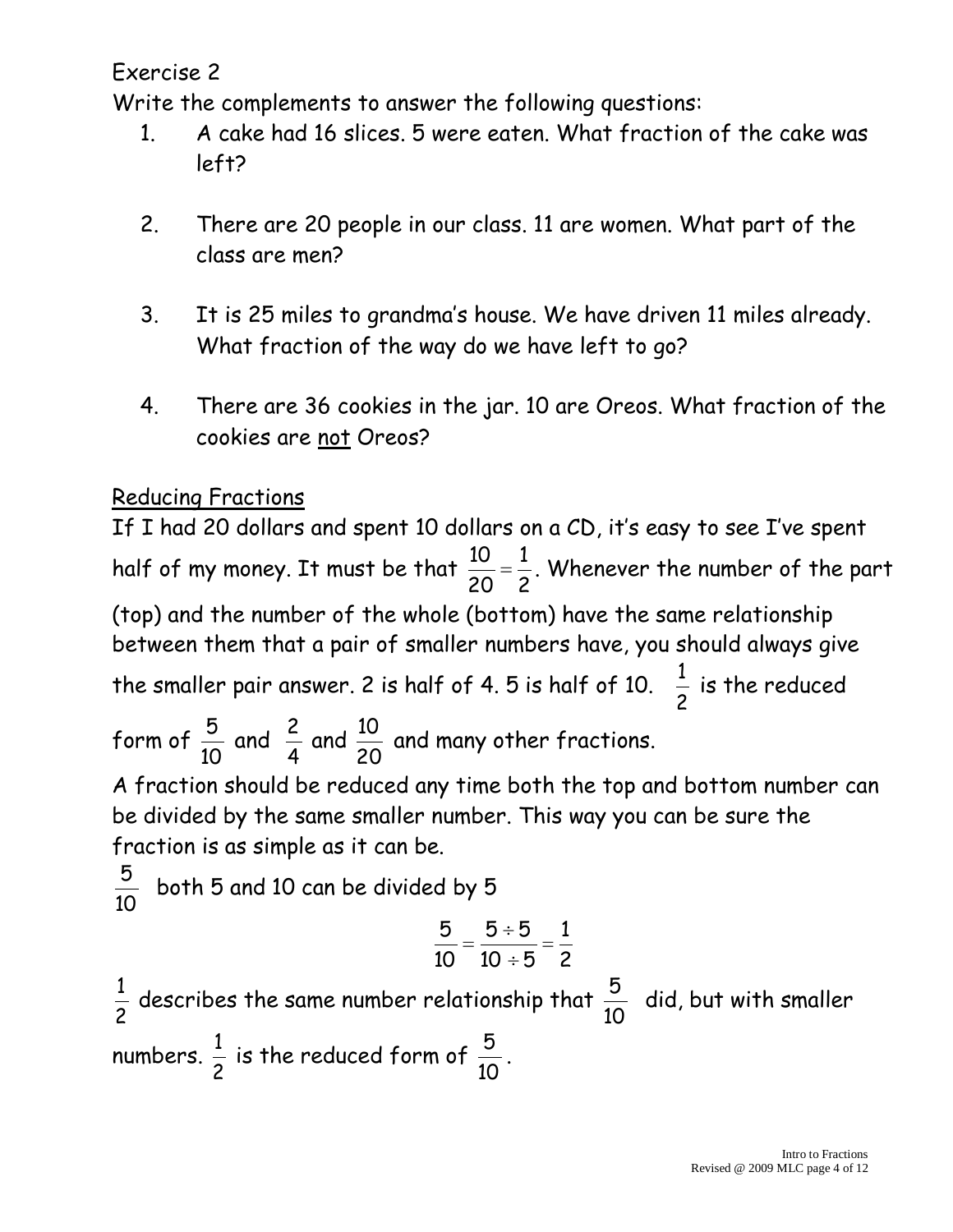$$
\frac{6}{8}
$$
 both 6 and 8 can be divided by 2. 
$$
\frac{6}{8} = \frac{6 \div 2}{8 \div 2} = \frac{3}{4}
$$
  
\n
$$
\frac{3}{4}
$$
 is the reduced form of  $\frac{6}{8}$ .  
\nWhen you divide both the top and bottom numbers of a fraction by the same  
\nnumber, you are dividing by a form of one so the value of the fraction  
\ndoesn't change, only the size of the numbers used to express it.  
\n
$$
\frac{12}{16} = \frac{12 \div 2}{16 \div 2} = \frac{6}{8}
$$
 These numbers are smaller but they can go lower  
\nbecause both 6 and 8 can be divided by 2 again.  $\frac{6}{8} = \frac{6 \div 2}{8 \div 2} = \frac{3}{4}$   
\n
$$
\frac{18}{24} = \frac{18 \div 2}{24 \div 2} = \frac{9}{12} = \frac{9 \div 3}{12 \div 3} = \frac{3}{4}
$$
  
\n
$$
\frac{27}{63} = \frac{27 \div 3}{63 \div 3} = \frac{9}{21} = \frac{9 \div 3}{21 \div 3} = \frac{3}{7}
$$
  
\nExercise 3. Try these. Keep dividing until you can't divide anymore.  
\n1.  $\frac{6}{8} = 2$ .  $\frac{12}{15} = 3$ .  $\frac{14}{18} =$   
\n4.  $\frac{8}{10} = 5$ .  $\frac{6}{12} = 6$ .  $\frac{16}{24} =$ 

Good knowledge of times tables will help you see the dividers you need to reduce fractions.

Here are some hints you can use that will help, too.  $Hint 1$ 

If the top and bottom numbers are both even, use  $\frac{2}{2}$ .

## Hint 2

If the sum of the digits is divisible by 3 then use  $\frac{3}{2}$ .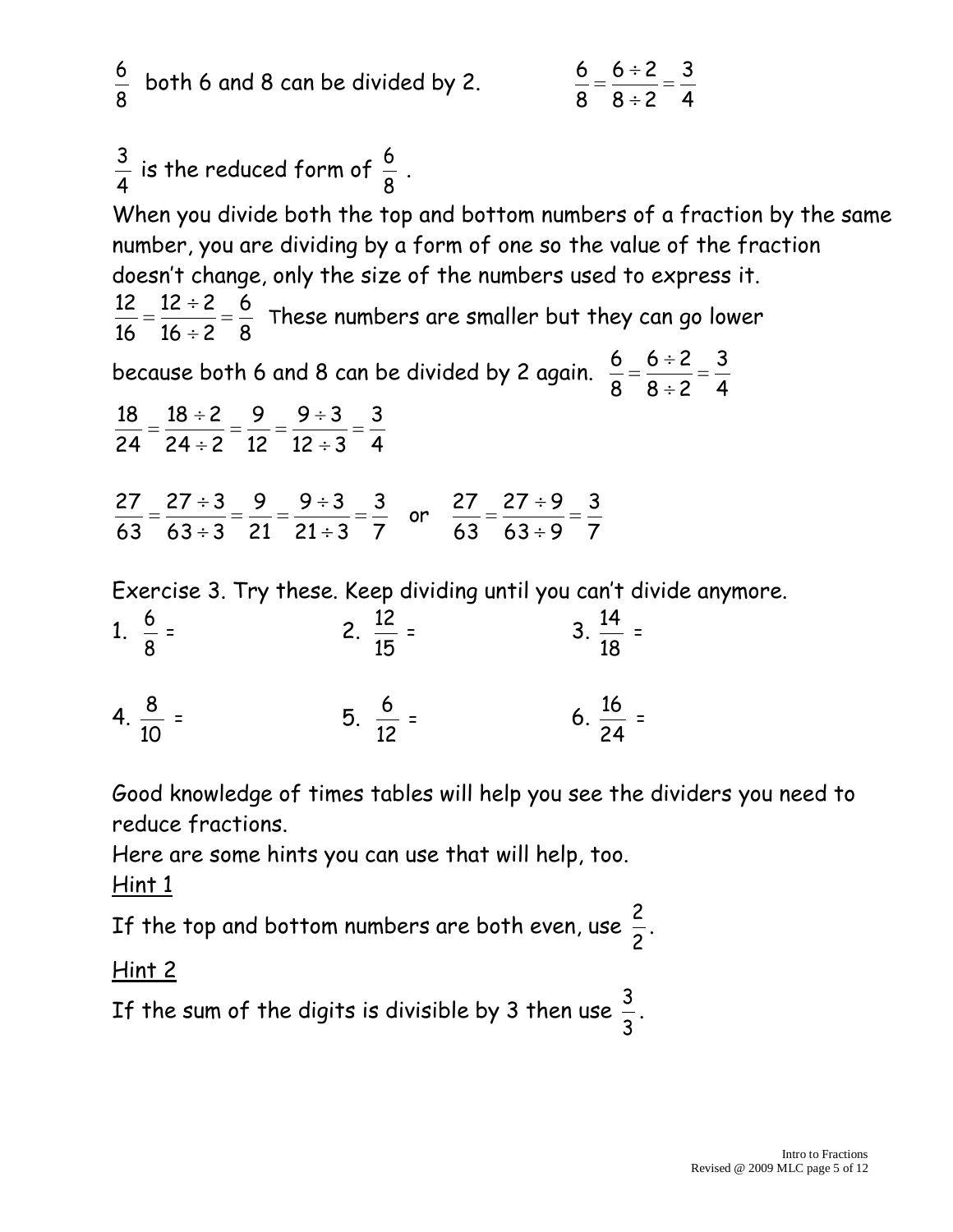231 111 looks impossible but note that 111 (1+1+1) adds up to three and 231 (2+3+1) adds up to 6. Both 3 and 6 divide by 3 and so will both these numbers: 77 37  $231 \div 3$  $111 \div 3$ 231 111

The new fraction doesn't look too simple, but it is smaller than when we first started.

### Hint 3

If the 2 numbers of the fraction end in 0 and/or 5, you can divide by 5 5 .

14 9  $70 \div 5$  $\overline{45} \div 5$ 70 45

#### Hint 4

If both numbers end in zeros, you can cancel the zeros in pairs, one from the top and one from the bottom. This is the same as dividing them by 10 10 for each cancelled pair.

25 2  $50 \div 2$  $4 \div 2$ 50 4 50**ØØ** 4**øøø** 50000 4000

#### Hint 5

If you have tried to cut the fraction by 2 2 , 3 3 , 5  $\frac{5}{5}$  and gotten nowhere, you should try to see if the top number divides into the bottom one evenly. For 69 23 , none of the other hints help here, but 69 ÷ 23 = 3. This means you can reduce by 23 23 . 3 1 69 ÷ 23  $23 \div 23$ 69 23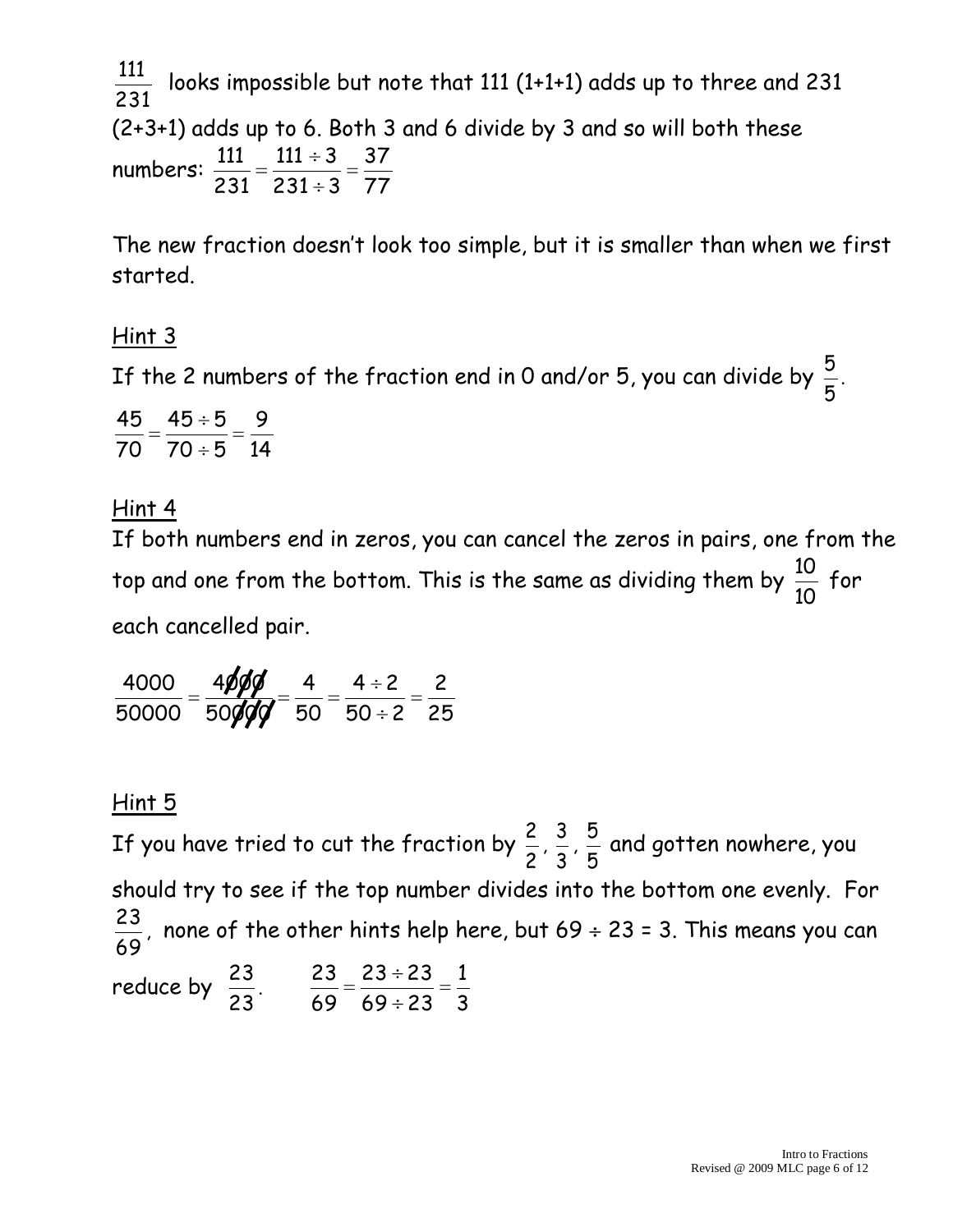Exercise 4 Directions: Reduce these fractions to lowest terms

| 1. $\frac{14}{18}$ =   | 2. $\frac{80}{100}$ = | $3. \ \frac{18}{36} =$ | $4. \ \frac{400}{5000}$ |
|------------------------|-----------------------|------------------------|-------------------------|
| $5. \ \frac{20}{25} =$ | $6. \frac{27}{36} =$  | $7. \ \frac{40}{45} =$ | $8. \ \frac{63}{81} =$  |
| 9. $\frac{9}{12}$ =    | 10. $\frac{60}{85}$ = | 11. $\frac{17}{51}$ =  | 12. $\frac{50}{75}$ =   |

#### Higher Equivalents

There are good reasons for knowing how to build fractions up to a larger form. It is exactly the opposite of what we do in reducing. If reducing is done by division, it makes sense that building up should be done by multiplication.

| $\mathbf{1}$   | $1\times 2$  | 2  |
|----------------|--------------|----|
| $\overline{2}$ | $2 \times 2$ | 4  |
| 3              | $3 \times 3$ | 9  |
| $\bar{5}$      | $5 \times 3$ | 15 |
| 8              | $8\times 6$  | 48 |
| 9              | $9\times 6$  | 54 |

A fraction can be built up to an equivalent form by multiplying by any form of one, any number over itself.

| $\frac{2}{3} = \frac{2 \times 6}{3 \times 6} = \frac{12}{18}$   | $\frac{2}{3} = \frac{2 \times 4}{3 \times 4} = \frac{8}{12}$                                                                                         |
|-----------------------------------------------------------------|------------------------------------------------------------------------------------------------------------------------------------------------------|
|                                                                 |                                                                                                                                                      |
| $\frac{2}{3} = \frac{2 \times 11}{3 \times 11} = \frac{22}{33}$ | $\frac{2}{3} = \frac{2 \times 5}{3 \times 5} = \frac{10}{15}$                                                                                        |
|                                                                 | $\frac{2}{3}$ = $\frac{12}{18}$ = $\frac{8}{12}$ = $\frac{22}{33}$ = $\frac{6}{9}$ All are forms of $\frac{2}{3}$ ; all will reduce to $\frac{2}{3}$ |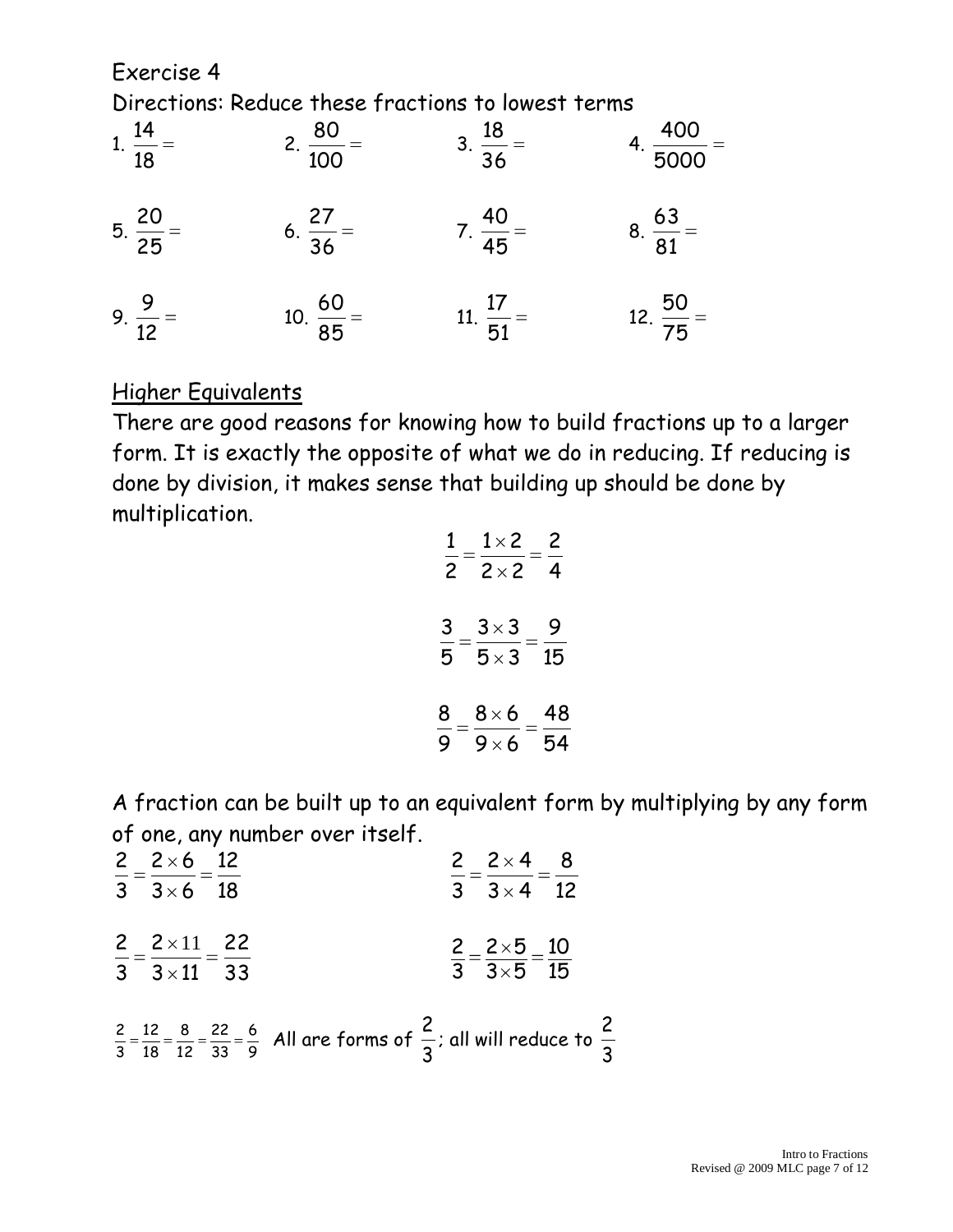#### Comparing Fractions

Sometimes it is necessary to compare the size of fractions to see which is larger or smaller, or if the two are equal. Sometimes several fractions must be placed in order of size. Unless fractions have the same bottom number (denominator) and thus parts of the same size, you can't know for certain which is larger or if they are equal.

Which is larger or  $\frac{5}{4}$  ? Who knows? A ruler might help, but rulers aren't usually graduated in thirds or sixths. Did you notice that if 3 were doubled, it would be 6?

So build up by ;  $3\times 2$  $2 \times 2$  

Then it's easy to see that  $\frac{5}{4}$  is larger because it counts more sixth parts  $\frac{1}{3}$ than  $\frac{4}{6}$ , so  $\frac{4}{1}$   $\frac{5}{6}$  means 

Which is larger 
$$
\frac{15}{16}
$$
 or  $\frac{3}{4}$  ?

Build up so .  $4 \times 4$  $3\times 4$  . by 

Exercise 5. Use  $\left\langle \cdot,\cdot\right\rangle$ , or = to compare these fractions

| 1. $\frac{3}{4}$ $\frac{9}{16}$  | 2. $\frac{2}{5}$ $\frac{3}{10}$  | 3. $\frac{1}{3}$ $\frac{1}{2}$ |  |
|----------------------------------|----------------------------------|--------------------------------|--|
| 4. $\frac{10}{16}$ $\frac{5}{8}$ | 5. $\frac{7}{8}$ $\frac{15}{16}$ |                                |  |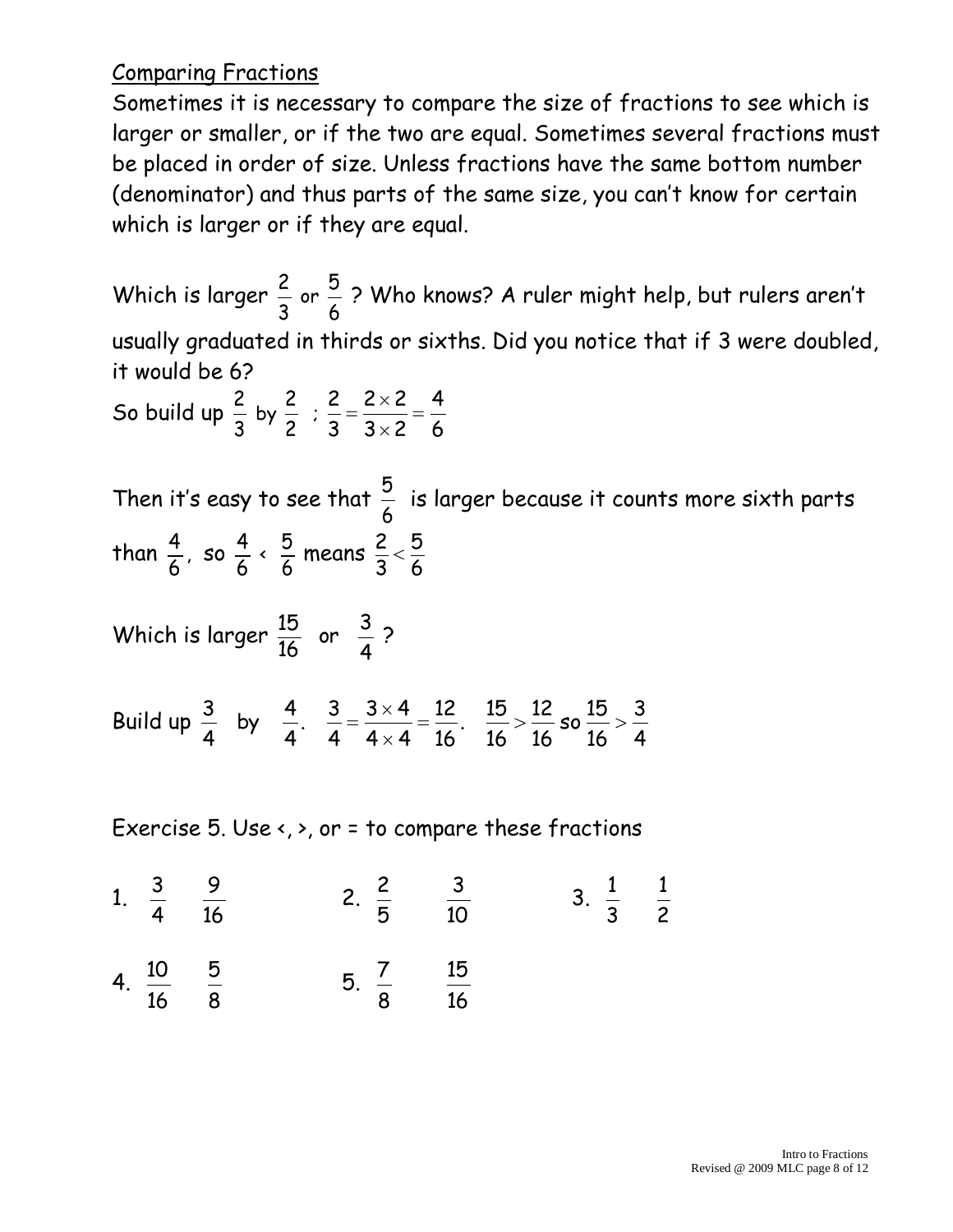### Mixed Numbers

A "mixed" number is one that is part whole number and part fraction. , 11 , 4  $3\frac{1}{2}$ ,  $4\frac{1}{2}$ ,  $11\frac{1}{2}$  are samples of mixed numbers. Mixed numbers have to be written as fractions only if you're going to multiply or divide them or use them as multipliers or divisors in fraction problems. This change of form is easy to do. Think about . That's 3 whole things and half another. Each of the 3 wholes has 2 halves ( $\frac{2}{5}$  = 1  $\frac{2}{2}$  = 1). The number 3 is 1+1+1 or  $\frac{2}{3} + \frac{2}{3} + \frac{2}{3}$ . That's  $\frac{6}{6}$  and, with the original  $\frac{1}{2}$  , there's a total of  $\frac{7}{2}$  . You don't have to think of every one this way; just figure the whole number times the denominator (bottom) and add the numerator (top)  $3\frac{1}{2} = \frac{3}{2} = \frac{3}{2}$ .  $3 \times 2 + 1$   $3 \times 2 + 1$   $3\frac{1}{2} = \frac{3\sqrt{2}+1}{2} = \frac{7}{2}$   $32 + 5$   $4 \times 8 + 5$   $6 + 2$   $2 \times 3 + 2$   $2\frac{2}{2} = \frac{2\times3}{2} = \frac{6\times2}{2} = \frac{3}{2}$   $99 + 5$   $11 \times 9 + 5$  Exercise 6. Change these mixed numbers to "top heavy" fractions: 1.  $5\frac{7}{3}$  2.  $9\frac{2}{3}$  3.  $2\frac{1}{2}$  4. 5.  $13\frac{1}{2}$  6.  $7\frac{3}{4}$  7. 8. 

These "top heavy" forms are "work" forms, but they are not usually acceptable answers. If the answer to a calculation comes out a top heavy fraction, it will have to be changed to a mixed number. This can be done by reversing the times and plus to divide and minus.  $3\frac{1}{2}$  became  $\frac{7}{4}$  by  $rac{2\times 3+1}{2}$ .  $\frac{7}{6}$  can go back to  $3\frac{1}{2}$  by dividing 7 and 2.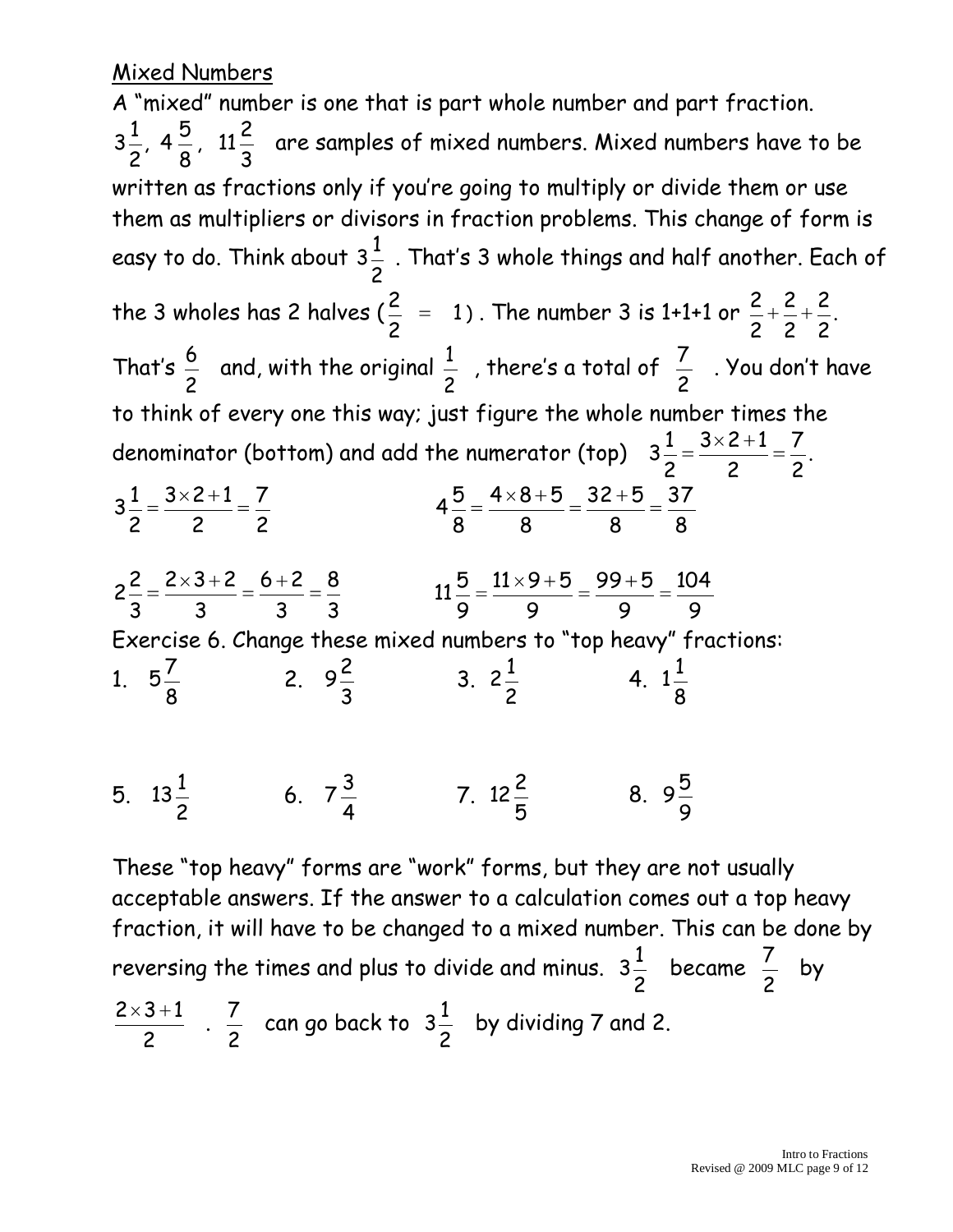$\underline{6}$  $2\sqrt{7}$  $3\frac{1}{2}$ The answer is the whole number 3. The remainder 1 is the top number

of the fraction and the divider 2 is the denominator (bottom fraction number).

$$
\frac{37}{8} = 8\overline{\smash)37} = 4\frac{5}{8} \qquad \frac{17}{4} = 4\overline{\smash)17} = 4\frac{1}{4} \qquad \frac{35}{3} = 3\overline{\smash)35} = 11\frac{2}{3}
$$
  

$$
\frac{32}{5} = 11\frac{2}{3}
$$

Exercise 7. Reduce these top heavy fractions to mixed numbers. 1. 2.  $\frac{13}{7}$  3.  $\frac{93}{2}$  4. 5. 

Top heavy fractions may contain common factors as well. They will need to be divided out either before or after the top heavy fraction is changed to a mixed number.

$$
\frac{26}{8} = 8\overline{\smash)26} = 3\frac{2}{8}
$$
 but  $\frac{2}{8}$  can be divided by  $\frac{2}{2}$ . Then  $3\frac{2}{8} \div \frac{2}{2} = 3\frac{1}{4}$ 

If you had noticed that both 26 and 8 are even, you could divide out  $\frac{2}{5}$  right away and then go for the mixed number. Either way, the mixed number is the same.

$$
\frac{26}{8} = \frac{26 \div 2}{8 \div 2} = \frac{13}{4} = 4\overline{\smash{)}13} = 3\frac{1}{4}
$$
\nExercise 8

\n
$$
1. \frac{65}{10} = 2. \frac{40}{6} = 3. \frac{22}{4} = 4. \frac{22}{8} = 5. \frac{30}{9} =
$$